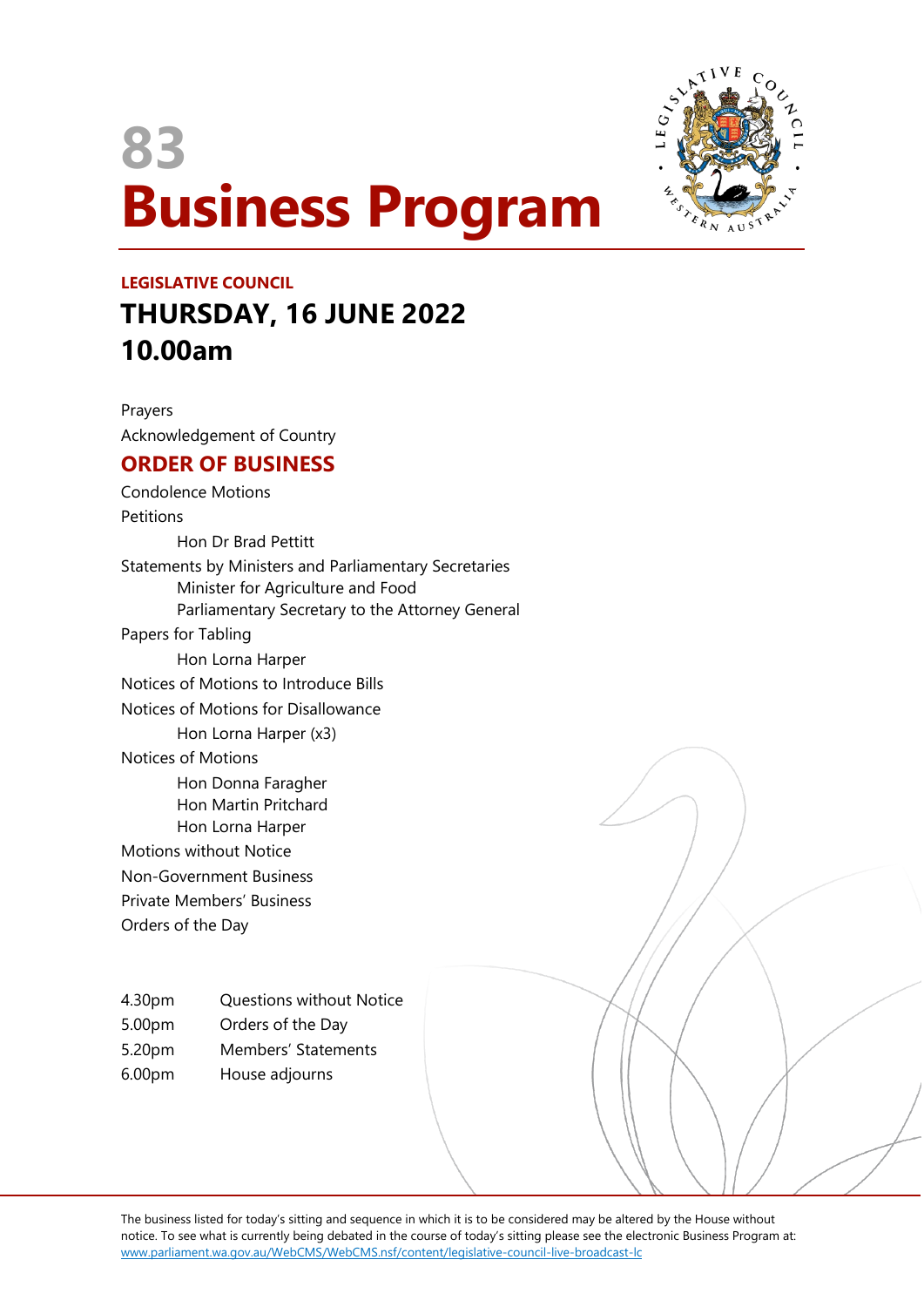#### **NON-GOVERNMENT BUSINESS**

 $\overline{a}$ 

 $\overline{a}$ 

## **1. Budget Surplus**

Hon Dr Steve Thomas: To move —

That this House:

- (a) notes another near record budget surplus announced for the 2022-23 financial year in the May budget, which will likely be upgraded to an even higher surplus in the September Annual Report on the State Finances;
- (b) notes the Government's inability to deliver services, infrastructure and projects such as METRONET in a cost efficient and timely manner despite the massive increase in revenue they have received;
- (c) notes that Government is using these massive revenues for its own political gain rather than for the ultimate and efficient benefit of the Western Australian community; and
- (d) calls on the State Government to improve its performance so that it might achieve better service delivery, genuine economic reform, the paying down of debt and better support of the community to manage costs of living rises.

#### **PRIVATE MEMBERS' BUSINESS**

#### **2. Returning Outsourced Services to the Public Sector**

 $\overline{a}$ 

 $\overline{a}$ 

 $\overline{a}$ 

 $\overline{a}$ 

Hon Shelley Payne: To move —

That this House commends the McGowan Government for bringing important workers back inhouse and returning outsourced service into the public sector, where it is possible and beneficial to do so.

#### **ORDERS OF THE DAY**

#### *[NB: It is intended that Order of the Day Nos 1 and 2 be discharged]*

## **1. City of Vincent Local Government Property Local Law 2021 — Disallowance**

Moved (SO 67(3)) 24 March 2022 on the motion of Hon Lorna Harper (Days remaining 5 after today (Indicative date — 17 August 2022))

That, pursuant to recommendation of the Joint Standing Committee on Delegated Legislation, the *City of Vincent Local Government Property Local Law 2021* published in the *Gazette* on 30 November 2021 and tabled in the Legislative Council on 7 December 2021 under the *Local Government Act 1995*, be and is hereby disallowed. (Tabled Paper 960).